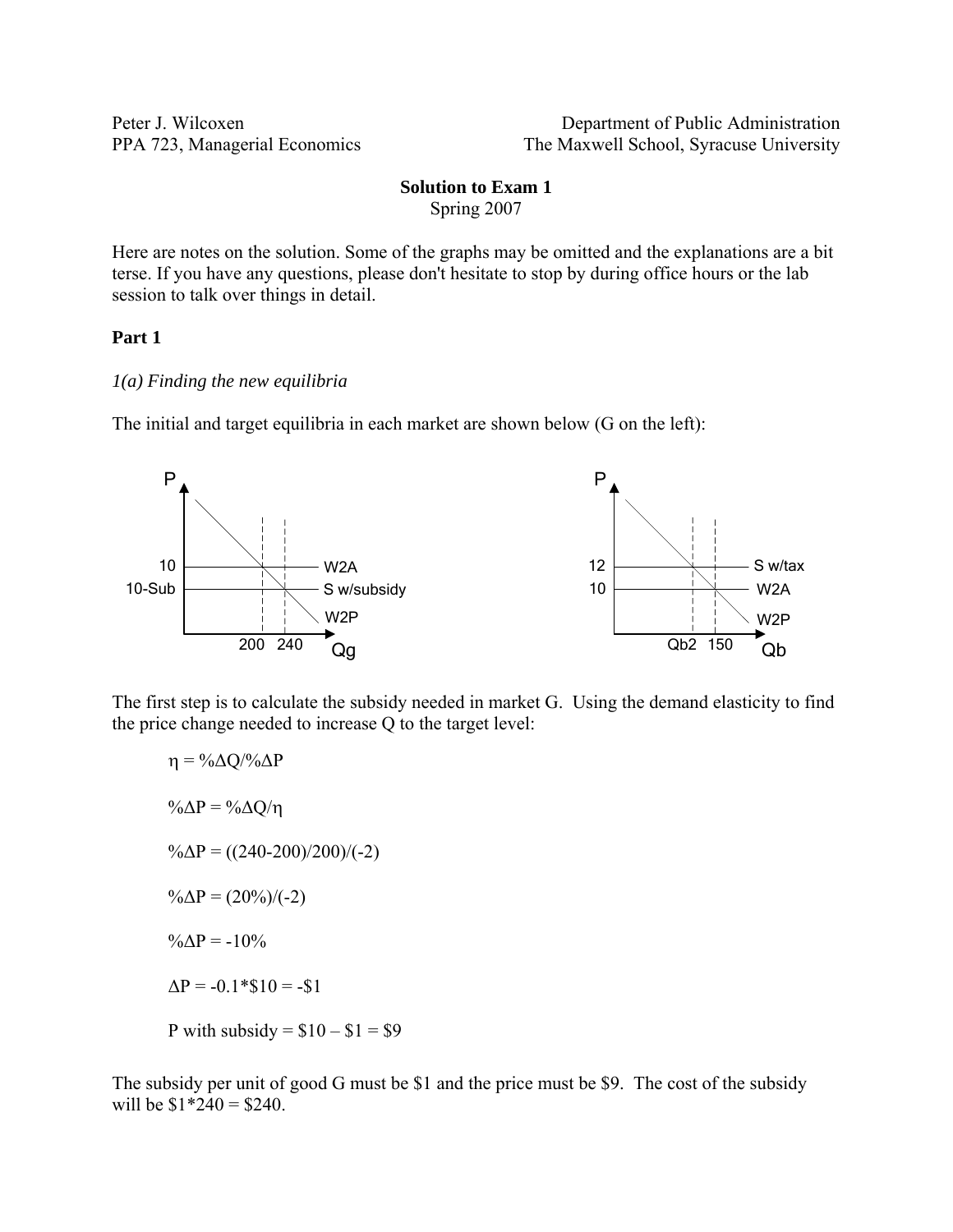The next step is to calculate the effect of the tax on Qb. Using the elasticity:

$$
\eta = \frac{9}{6}\Delta Q/\frac{9}{6}\Delta P
$$
  
\n
$$
\frac{9}{6}\Delta Qb = \eta * \frac{9}{6}\Delta Pb
$$
  
\n
$$
\frac{9}{6}\Delta Qb = (-1)^*((12-10)/10) = -1 * 20\% = -20\%
$$
  
\n
$$
\Delta Qb = -0.2 * 150 = -30
$$
  
\n
$$
Qb2 = 150 - 30 = 120
$$

Revenue from the tax will be  $$2*120 = $240$ . Since the expenditure on the subsidy exactly matches the revenue raised by the tax, the cross-subsidy will work without creating a budget surplus or deficit.

## *1(b) Changes in surplus*

The change in CS in each market can be calculated as follows:

$$
\Delta CSg = $1*200 + 0.5*\$1*40 = $220
$$
  

$$
\Delta CSB = -(\$2*120 + 0.5*\$2*30) = -\$270
$$

Deadweight loss is just the sum (difference between lost CS in market B and gained CS in market A):

 $DWL = $220 - $270 = - $50$ 

Checking by calculating the DWL triangles in the two markets separately:

 $DWLg = 0.5 * $1 * 40 = $20$  $DWLb = 0.5 * $2 * 30 = $30$  $DWL = DWLg + DWLb$ 

### **Part 2**

*2(a) Market equilibrium*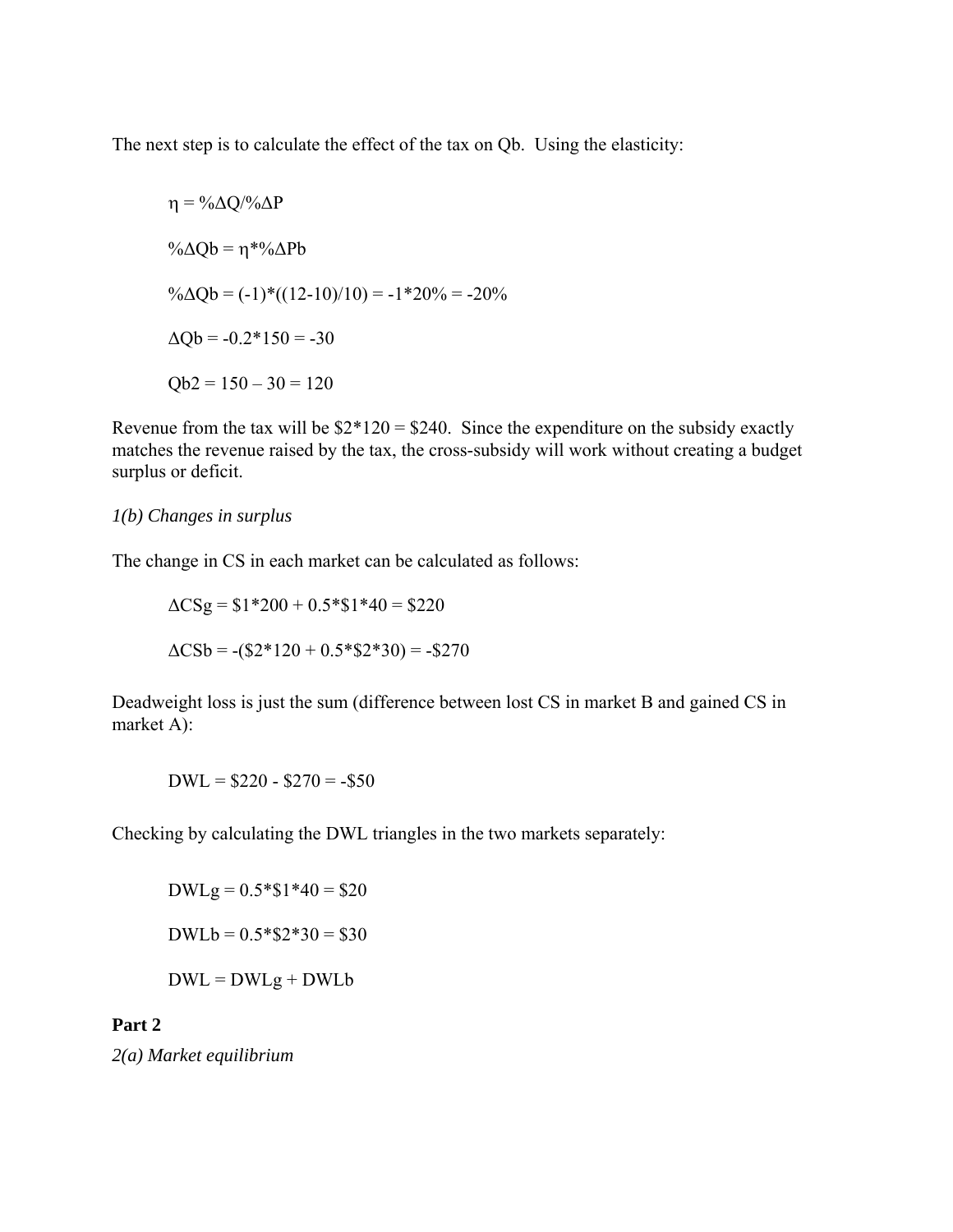The first step is to rearrange each W2P equation to find the quantity demanded by a given individual of each type:

$$
W2Pa = 500 - Qa
$$
  
\n
$$
W2Pa = P = 500 - Qa
$$
  
\n
$$
Qa = 500 - P
$$
  
\n
$$
W2Pb = 500 - 5*Qb
$$
  
\n
$$
W2Pb = P = 500 - 5*Qb
$$
  
\n
$$
Qb = (500 - P)/5
$$

The market demand is the sum of the individual demands. Since there are 10 type-A buyers and 20 type-B buyers, the total Qd demanded will be:

$$
Qd = 10*Qa + 20*Qb
$$
  
 
$$
Qd = 10*(500 - P) + 20*(500 - P)/5
$$
  
 
$$
Qd = 5000 - 10*P + 2000 - 4*P
$$
  
 
$$
Qd = 7000 - 14*P
$$

The supply curve is:

$$
W2A = P = Qs/6
$$

$$
Qs = 6*P
$$

Finding the equilibrium:

$$
Qd = Qs
$$
  
7000 - 14\*P = 6\*P  
7000 = 20\*P  
P = 350  
Qd = 7000 - 14\*350 = 7000 - 4900 = 2100  
Checking: Qs = 6\*350 = 2100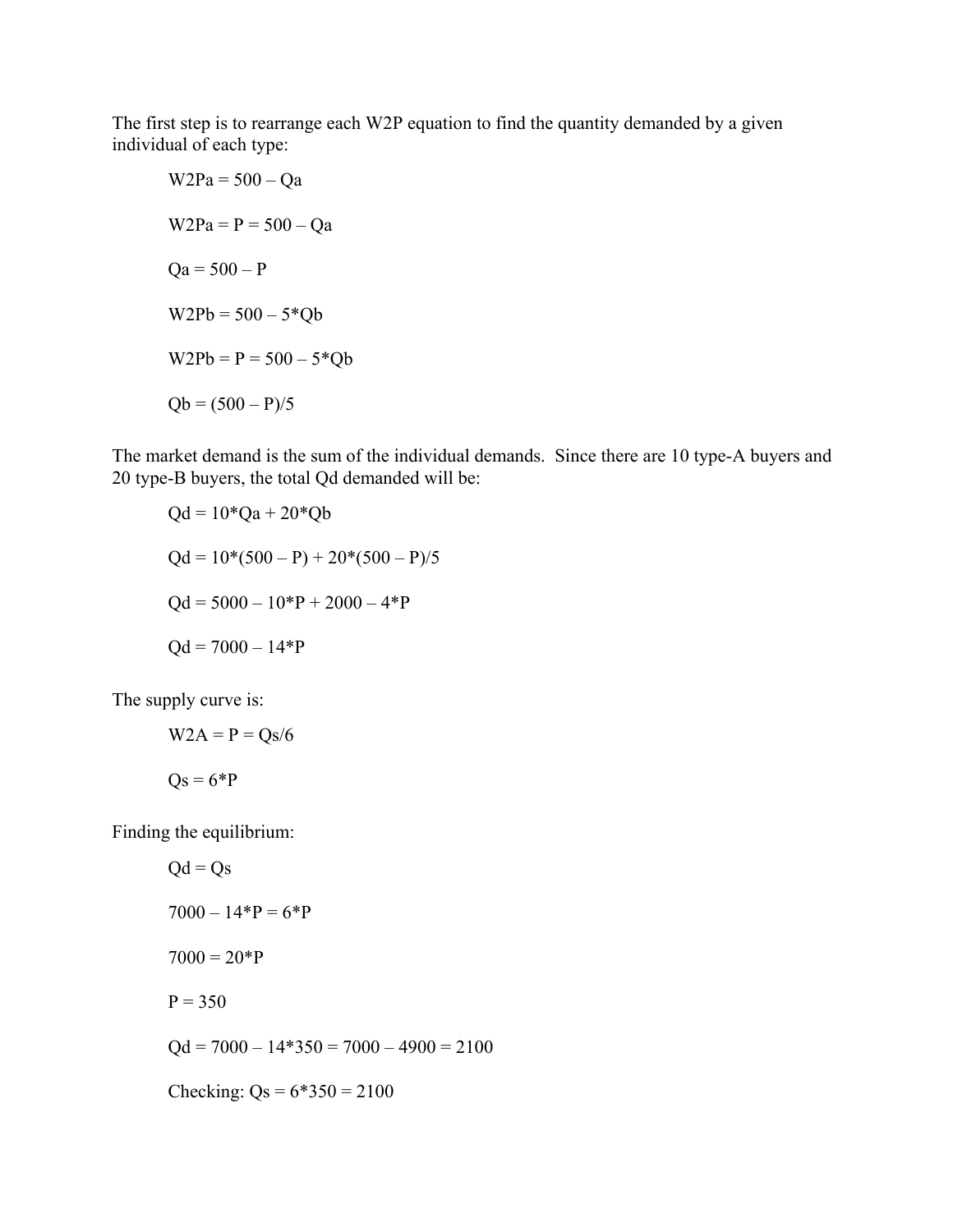The question does not ask for the individual Q's but they are straightforward to calculate and are a useful check:

$$
Qa = 500 - 350 = 150
$$
  
Qb = (500 - 350)/5 = 30  

$$
Qd = 10*150 + 20*30 = 1500 + 600 = 2100
$$

# *2(b) Effect of a \$200 tax*

With the tax, the seller will only supply the good when the buyers pay  $P = W2A + $200$ . Using that to find the supply curve with the tax:

$$
P = W2A + $200
$$

$$
P = Qs/6 + $200
$$

$$
Qs = 6*P - $1200
$$

Finding the equilibrium:

 $Qd = Qs$  $7000 - 14*P = 6*P - 1200$  $8200 = 20*P$  $P = $410$  $Qd = 7000 - 14*410 = 1260$ Check:  $Qs = 6*410 - 1200 = 1260$ 

## **Part 3**

Policy 1 would raise the price of good X by \$20 and have no effect on good Y. Using the elasticity to find the change in the quantity of good X:

 $\eta = \frac{0}{\Delta Q} \frac{0}{\Delta P}$ % $\Delta Qx = \eta * % \Delta Px$  $\%$ ∆Qx = (-1)\*((120-100)/100) = (-1)\*(20%) = -20%